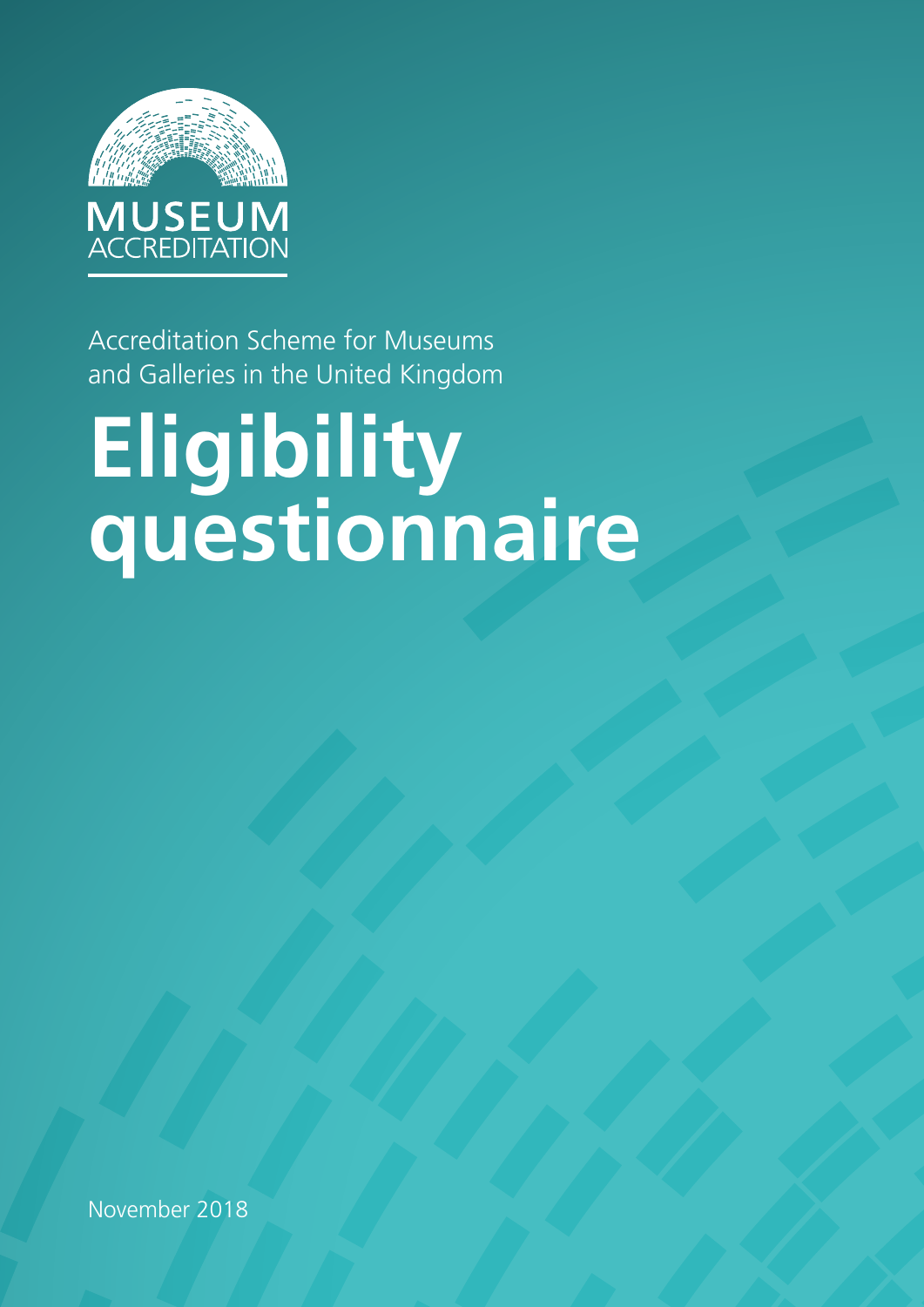#### **Main contact:**

| <b>Title:</b>                                                                                                       |                 |  |  |  |  |
|---------------------------------------------------------------------------------------------------------------------|-----------------|--|--|--|--|
| <b>First Name:</b>                                                                                                  |                 |  |  |  |  |
| Last name:                                                                                                          |                 |  |  |  |  |
| Job title/position:                                                                                                 |                 |  |  |  |  |
| Correspondence<br>address:                                                                                          |                 |  |  |  |  |
| <b>Postcode:</b>                                                                                                    |                 |  |  |  |  |
| <b>Telephone number:</b>                                                                                            |                 |  |  |  |  |
| <b>Email address:</b>                                                                                               |                 |  |  |  |  |
| Please indicate whether these details are personal or business:                                                     |                 |  |  |  |  |
| <b>Personal</b>                                                                                                     | <b>Business</b> |  |  |  |  |
| For reasons of speed and cost we prefer contact by email. If you would<br>prefer contact by post – please tick here |                 |  |  |  |  |

*On completion of the form, to be signed by a member of the governing body or by an individual, authorised to sign on behalf of the governing body.*

| Signed:          |  |
|------------------|--|
| Name:            |  |
| <b>Position:</b> |  |
| Date:            |  |

#### *Data Protection*

*Any personal information you provide will be used purely for the purpose of determining whether the museum you represent can apply for Accreditation. No personal information provided will be published unless as otherwise required by law and all data will be handled in accordance with the General Data Protection Regulation and the Data Protection Act 2018. For more information contact accreditation@artscouncil.org.uk*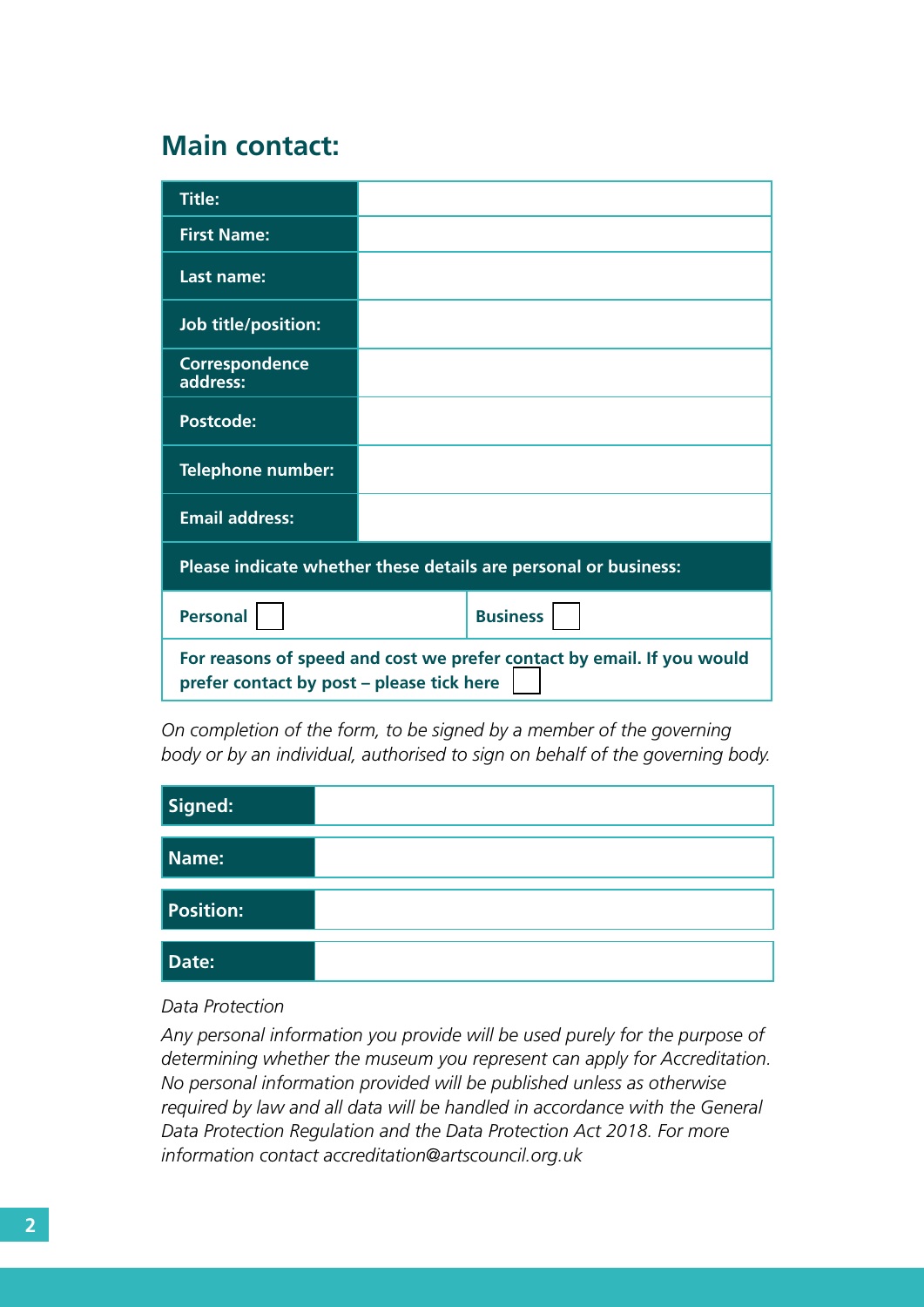# **1. Is the museum based in the UK, Isle of Man or Channel Islands?**

**Yes/No**

| Name of museum:                              |
|----------------------------------------------|
| <b>Museum address</b><br>including postcode: |

### **2. Does it meet the agreed definition of a museum?**

The Museums Association definition of a museum (1998) is:

*"Museums enable people to explore collections for inspiration, learning and enjoyment. They are institutions that collect, safeguard and make accessible artefacts and specimens, which they hold in trust for society"*

#### **Yes/No**

*Please describe briefly how your organisation meets this definition (max 300 words)*

# **3. Is the museum a physical site/space/building which is open to the public regularly?**

*Briefly describe the museum's opening arrangements (max 300 words)*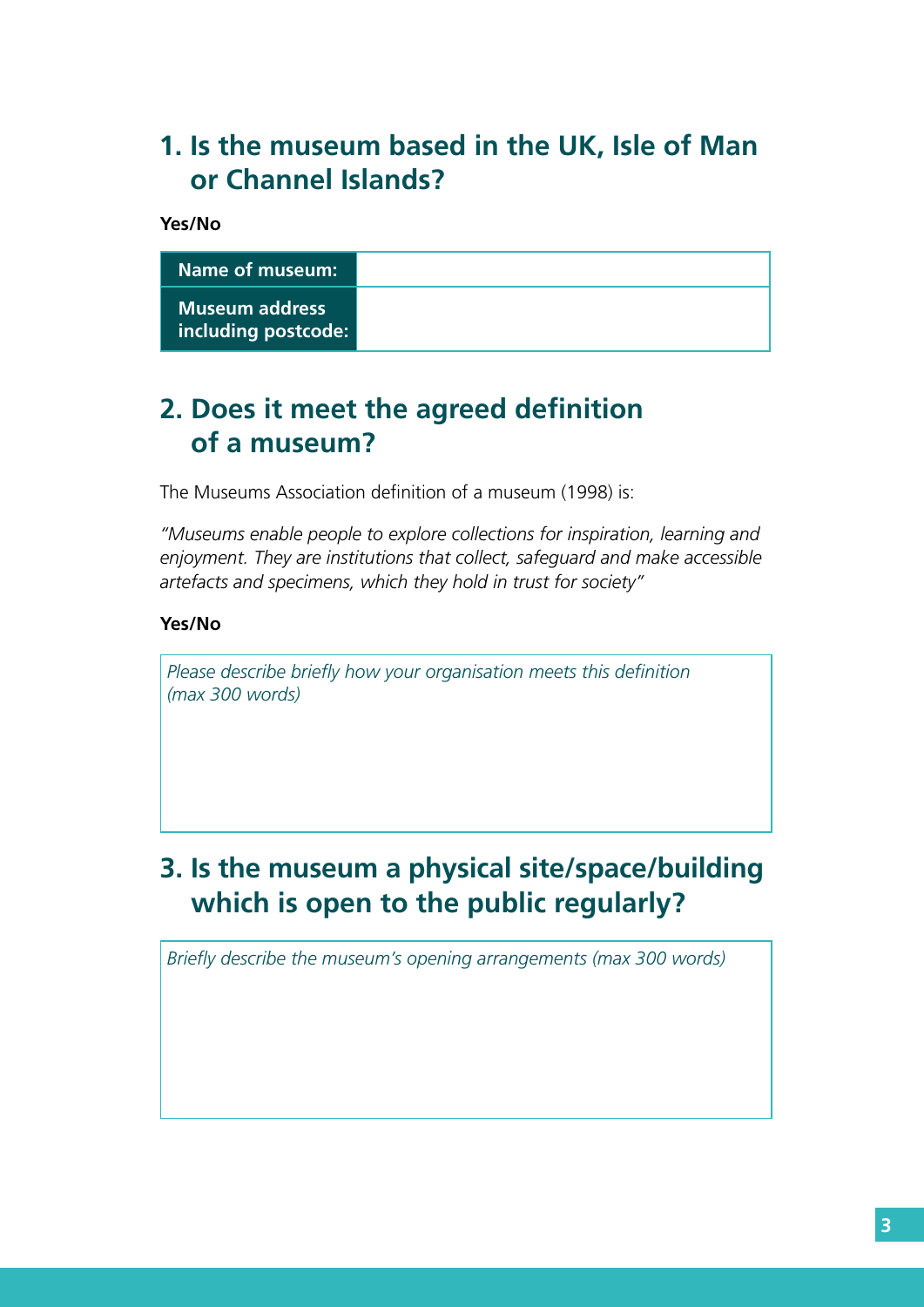# **4. Are the public able to see and engage with the museum's collections?**

*Please outline how this takes place (max 300 words)*

### **5. The museum must have an appropriate constitution**

#### **Name of governing body**

The constitutional entity must legally mean that the museum:

- 1. Exists for public benefit
- 2. Can demonstrate its collections and assets are appropriately protected
- 3. Has powers to operate a museum and hold collections and assets, these powers must be transparent and should not include the ability to distribute assets or profit for private gain
- 4. Is subject to statutory regulation or judicial process in relation to its conduct
- 5. Must be a permanent entity with a long-term purpose

#### What type of constitution does your organisation have?

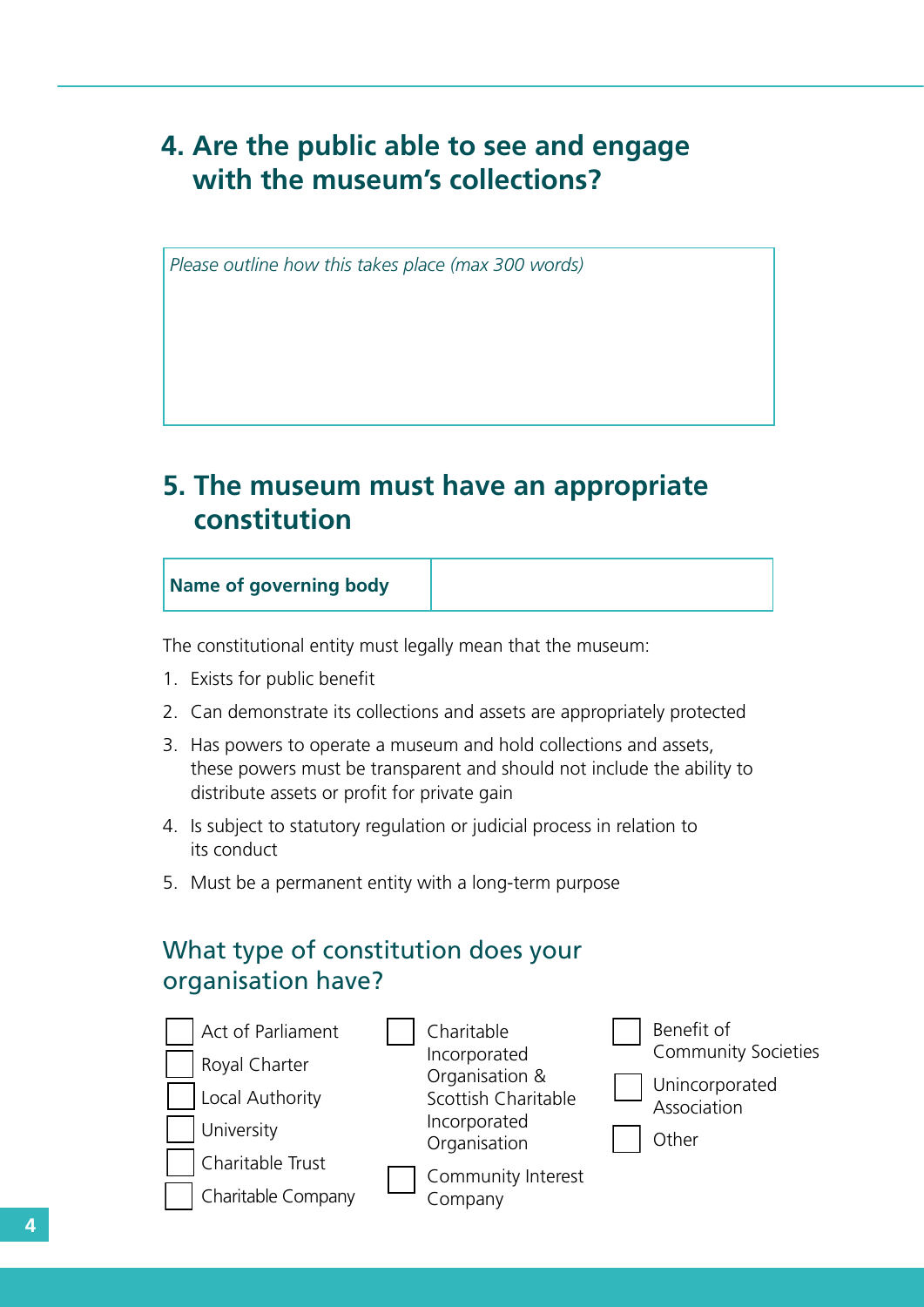| If you selected Other,<br>please expand here                                                                                                                                                                                          |  |                                       |  |  |
|---------------------------------------------------------------------------------------------------------------------------------------------------------------------------------------------------------------------------------------|--|---------------------------------------|--|--|
| Please attach your museum's current governing documents and briefly<br>describe how they meet the constitutional criteria 1-5 above<br>(max 500 words)                                                                                |  |                                       |  |  |
| Please outline which regulatory framework your museum operates under.<br>For example, who you are registered with or your appropriate regulator eg the<br>Charity Commission/Office of the Scottish Charity Regulator (max 300 words) |  |                                       |  |  |
| <b>Charity</b><br>number:                                                                                                                                                                                                             |  | <b>Company number</b><br>if relevant: |  |  |

Please confirm whether the governing body operates the museum directly or has contracted a separately constituted management organisation:

| Directly managed | CO. |
|------------------|-----|
|                  |     |

 $\mathsf{contracted}$ 

# **6. Commitment and timescales for making a full application for Accreditation**

*Please evidence your commitment to making a full application for Accreditation within a three-year period and outline your planned timescale (max 300 words or via a cross-referenced attached document, eg Forward/business plan, letter from trustees etc)*